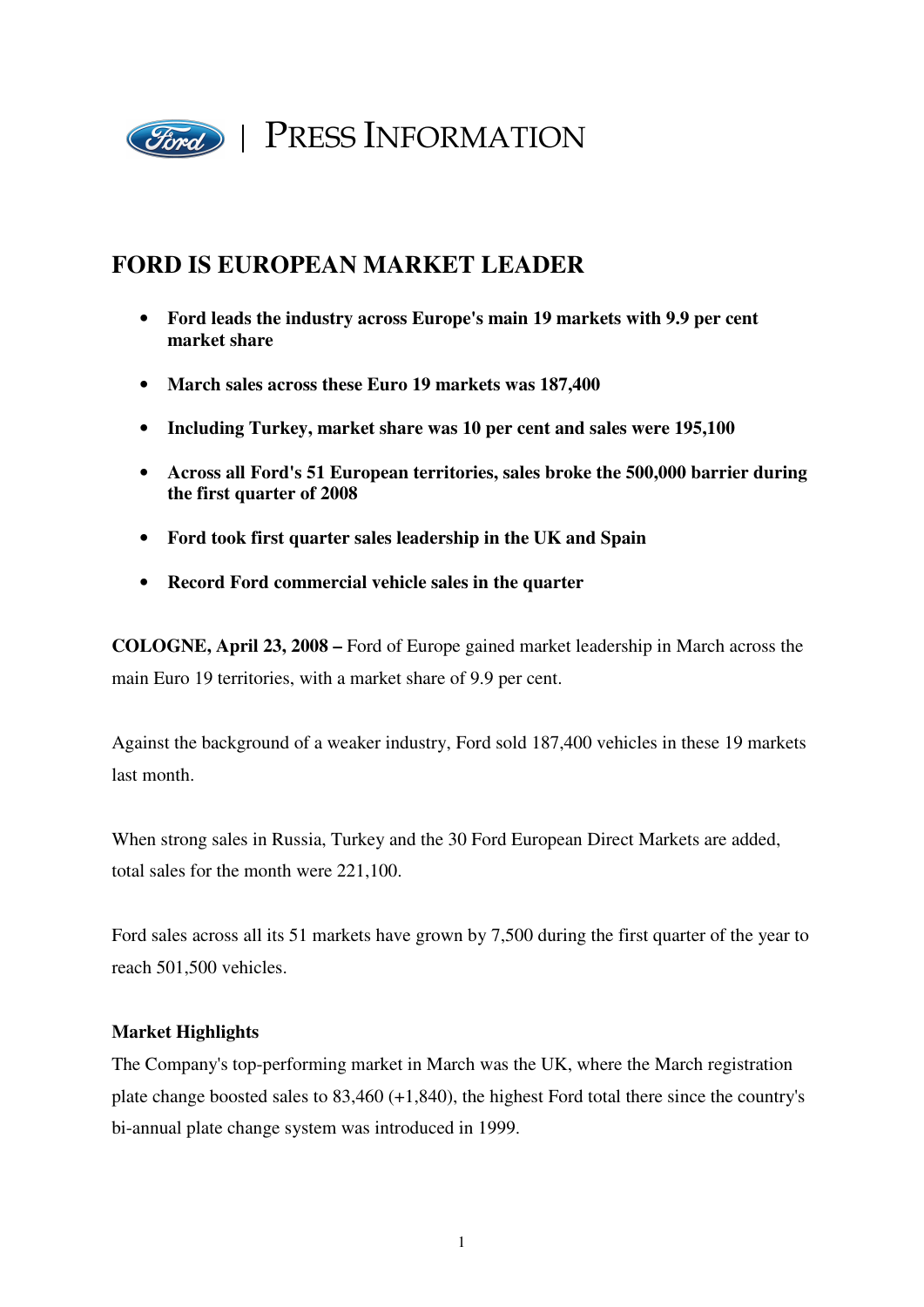Elsewhere, Ford was the leading imported brand in France in March, with sales up 13 per cent to 14,500. In Spain, Ford was market leader in the first quarter with a 10.3 per cent market share, up 0.8 per cent versus prior year. In the Netherlands, Ford took market leadership in March with an 8.8 per cent market share, up 0.5 per cent versus 2007.

Turkey and Russia also continued to grow, Turkey by 11 per cent to 7,700 units and Russia by 7.5 per cent to 17,800 units - a record March for Russia.

## **Best-Selling Vehicle Models in March**

The Fiesta was Ford of Europe's top-selling model in March (46,800) across the Euro 19 markets followed by the Focus (44,600). Mondeo sales soared to 18,700.

And it was not only Ford cars that were in demand. March commercial vehicle sales increased across these same 19 territories to 34,700. The Transit led the sales charge, selling over 23,100 units.

## **First Quarter Sales and Market Share**

Commercial vehicle sales reached an all-time record across the Euro 19 markets during the quarter (77,400), with Transit sales alone accounting for 51,000 of that total.

Ford of Europe first quarter market share across the main Euro 19 markets was 8.9 per cent.

The best-performing Ford market during the first quarter was the UK with sales of 131,340. Among other successes France boosted its sales by over 4,300, to 38,670.

"Despite last month's slowdown in the European market, we finished the first quarter with higher year-over-year sales. With our range of high quality new models continuing to resonate with both the media and the public, we are in a strong position to build on that positive start to the year," said Ingvar Sviggum, vice president, marketing, sales and service, Ford of Europe. "With more than 20 new or improved models, including the Kuga and, of course, the new Fiesta, arriving in showrooms this year, we are confident of maintaining our sales momentum in the months ahead," he added.

# # #